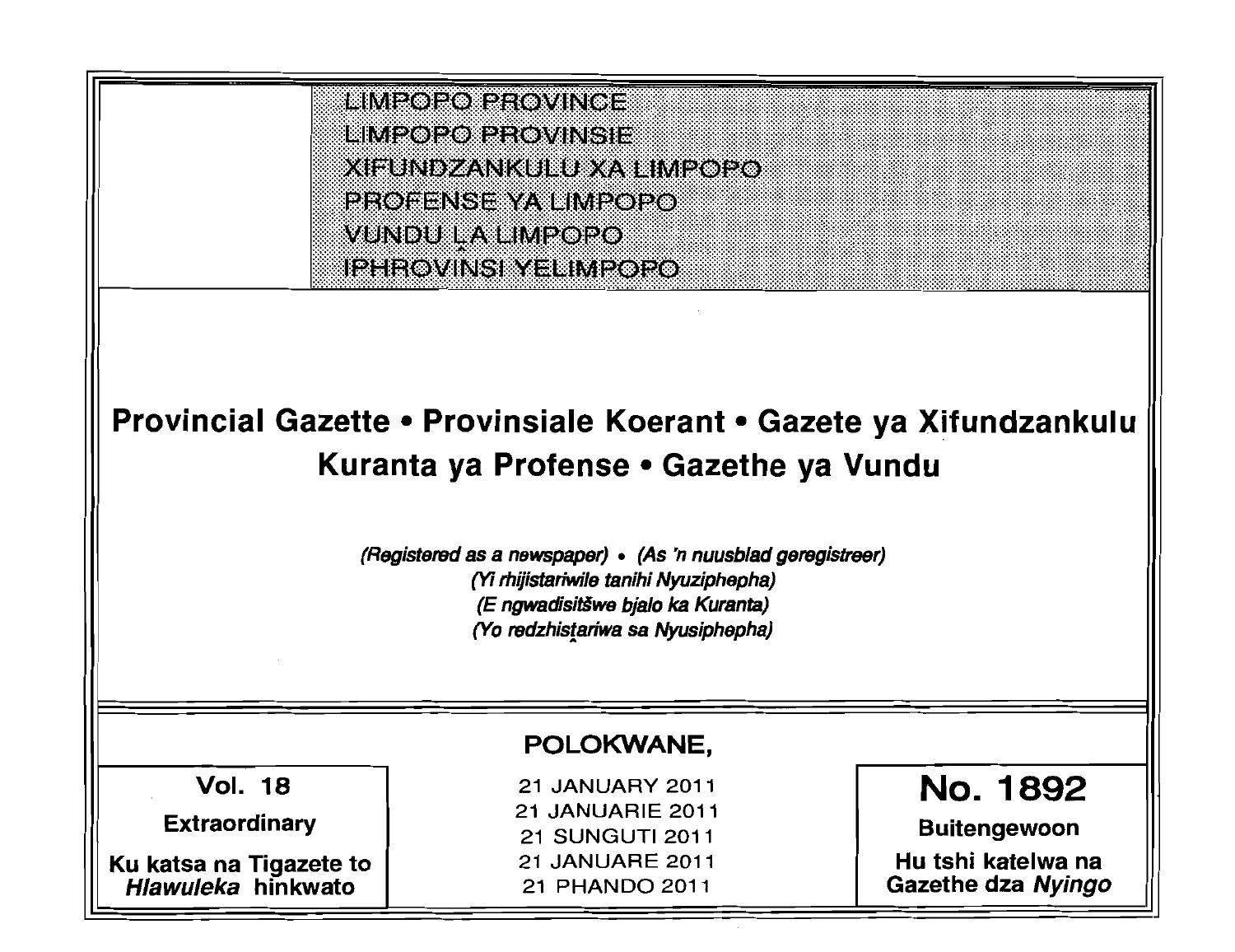#### IMPORTANT NOTICE

The Government Printing Works will not be held responsible for faxed documents not received due to errors on the fax machine or faxes received which are unclear or incomplete. Please be advised that an "OK" slip, received from a fax machine, will not be accepted as proof that documents were received by the GPW for printing. If documents are faxed to the GPW it will be the sender's respon· sibility to phone and confirm that the documents were received in good order.

Furthermore the Government Printing Works will also not be held responsible for cancellations and amendments which have not been done on original documents received from clients.

## CONTENTS • INHOUD

No. Page Gazette No. No.

#### **GENERAL NOTICE**

16 Local Government: Municipal Structures Act, 1998: Correction Notice ........................................................................ . 3 1892